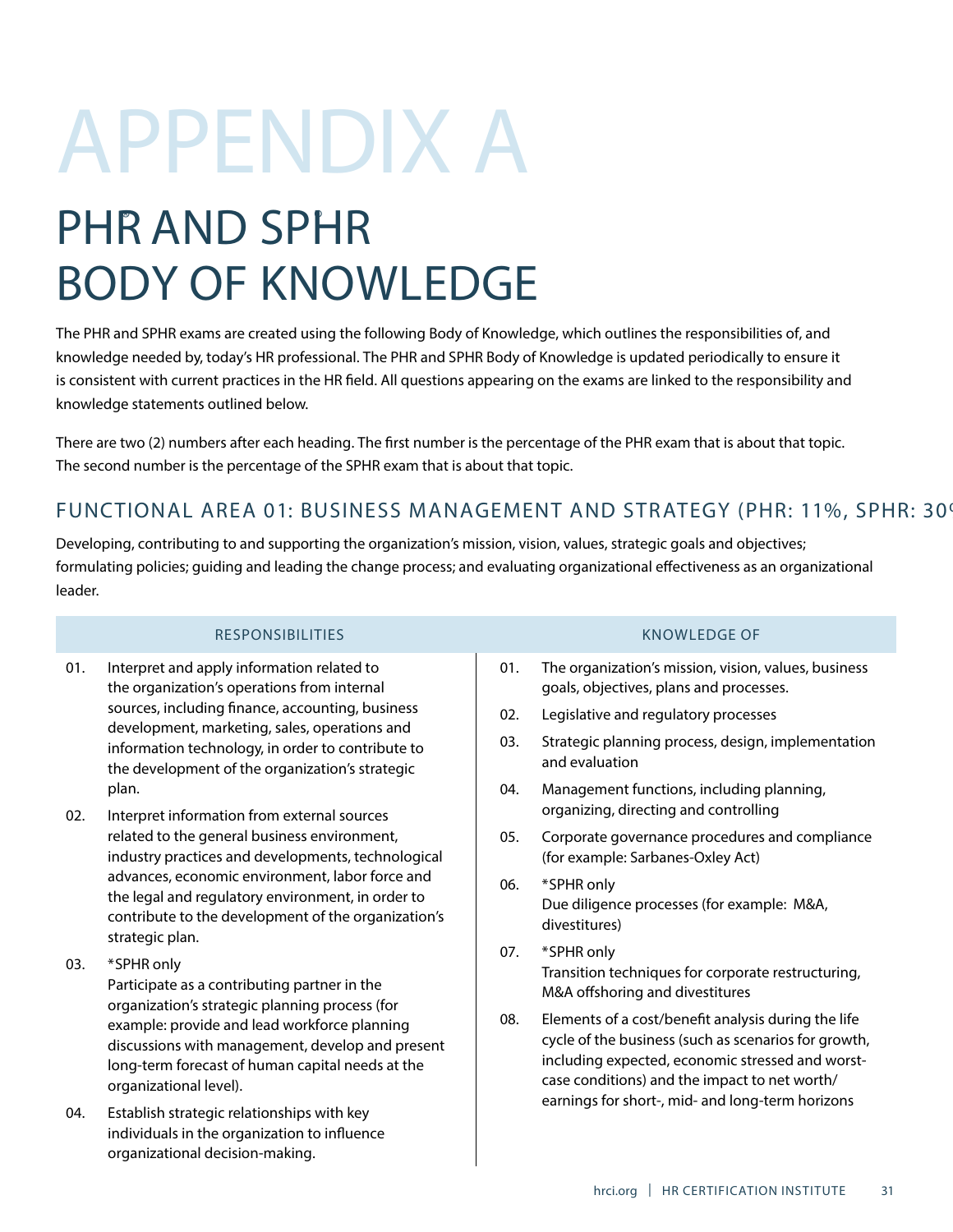# RESPONSIBILITIES KNOWLEDGE OF

- 05. Establish relationships/alliances with key individuals and outside organizations to assist in achieving the organization's strategic goals and objectives (for example: corporate social responsibility and community partnerships).
- 06. \***SPHR only** Develop and utilize business metrics to measure the achievement of the organization's strategic goals and objectives (for example: key performance indicators, balanced scorecard).
- 07. Develop, influence and execute strategies for managing organizational change that balance the expectations and needs of the organization, its employees and other stakeholders.
- 08. \***SPHR only** Develop and align the HR strategic plan with the organization's strategic plan.
- 09. Facilitate the development and communication of the organization's core values, vision, mission and ethical behaviors.
- 10. Reinforce the organization's core values and behavioral expectations through modeling, communication and coaching.
- 11. Provide data such as human capital projections and costs that support the organization's overall budget.
- 12. \***SPHR only**

Develop and execute business plans (i.e., annual goals and objectives) that correlate with the organization's strategic plan performance expectations to include growth targets, new programs/services and net income expectations.

- 13. \***SPHR only** Perform cost/benefit analyses on proposed projects.
- 14. \***SPHR only** Develop and manage an HR budget that supports the organization's strategic goals, objectives and values.
- 15. Monitor the legislative and regulatory environment for proposed changes and their potential impact to the organization, taking appropriate proactive steps to support, modify or oppose the proposed changes.
- 16. \***SPHR only** Develop policies and procedures to support corporate governance initiatives (for example: whistleblower protection, code of ethics.

- 09. Business concepts (for example: competitive advantage, organizational branding, business case development, corporate responsibility)
- 10. Business processes (for example: operations, sales and marketing, data management)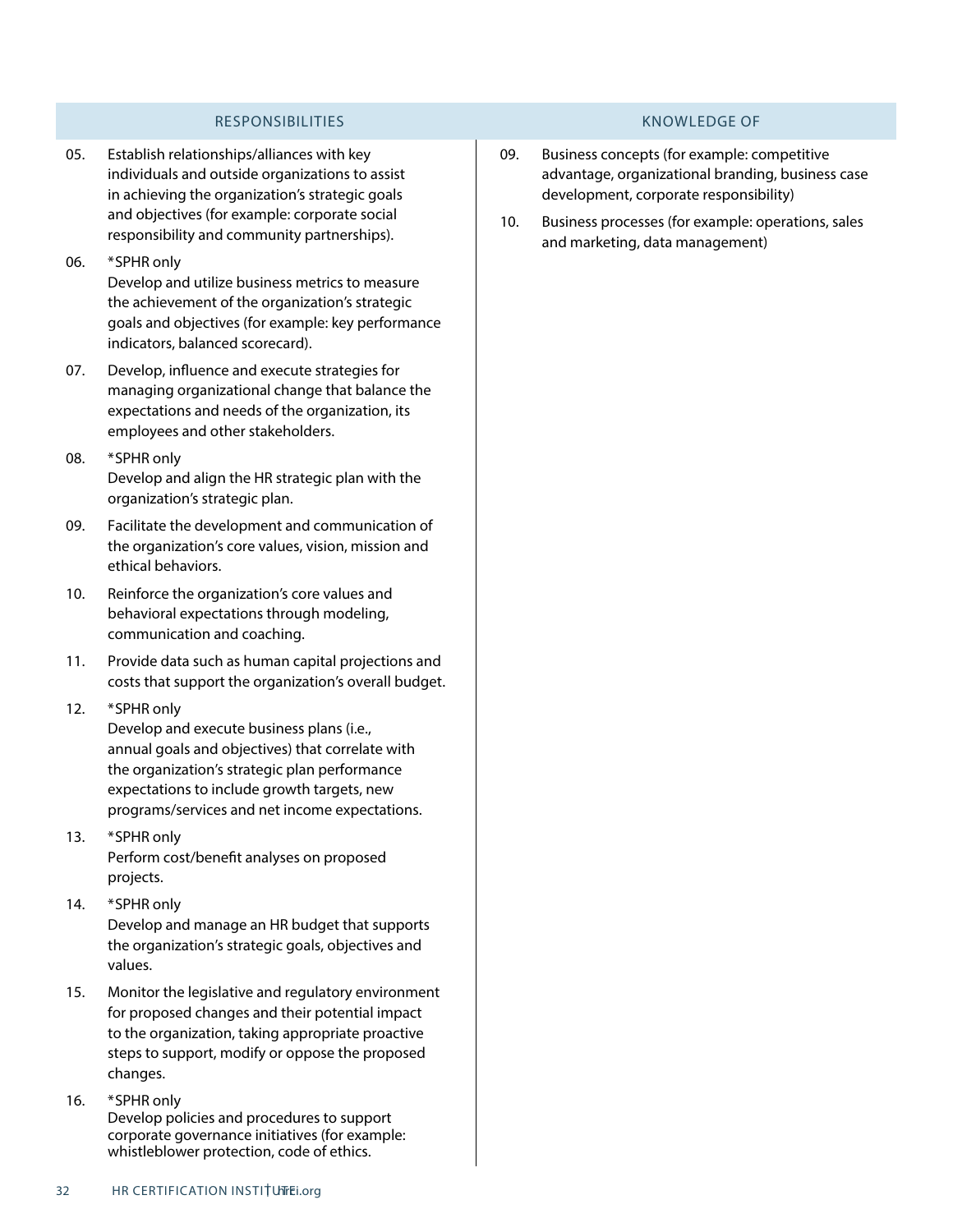## KNOWLEDGE OF RESPONSIBILITIES 11. Applicable federal laws and regulations related to workforce planning and employment activities (for example: Title VII, ADA, EEOC Uniform Guidelines on Employee Selection Procedures, Immigration Reform and Control Act) 12. Methods to assess past and future staffing effectiveness (for example: costs per hire, selection ratios, adverse impact) 13. Recruitment sources (for example: employee referral, social networking/social media) for targeting passive, semi-active and active candidates 14. Recruitment strategies 15. Staffing alternatives (for example: outsourcing, job sharing, phased retirement) 16. Planning techniques (for example: succession planning, forecasting) 01. Ensure that workforce planning and employment activities are compliant with applicable federal laws and regulations. 02. Identify workforce requirements to achieve the organization's short- and long-term goals and objectives (for example: corporate restructuring, workforce expansion or reduction). 03. Conduct job analyses to create and/or update job descriptions and identify job competencies. 04. Identify, review, document and update essential job functions for positions. 05. Influence and establish criteria for hiring, retaining and promoting based on job descriptions and required competencies. 06. Analyze labor market for trends that impact the ability to meet workforce requirements (for example: federal/state data reports). organizational exit programs necessary to ensure a workforce's ability to achieve the organization's goals and objectives.

strategies for vendor selection and/or outsourcing. Oversee or lead the transition and/or

implementation of new systems, service centers and outsourcing.

# 20. \***SPHR only**

Participate in strategic decision-making and due diligence activities related to organizational structure and design (for example: corporate restructuring, mergers and acquisitions [M&A], divestitures).

21. \***SPHR only**

Determine strategic application of integrated technical tools and systems (for example: new enterprise software, performance management tools, self-service technologies).

# FUNCTIONAL AREA 02: WORKFORCE PLANNING AND EMPLOYMENT (PHR: 24%, SPHR:

Developing, implementing and evaluating sourcing, recruitment, hiring, orientation, succession planning, retention and

17. \***SPHR only** Participate in enterprise risk management by ensuring that policies contribute to protecting the organization from potential risks.

- 18. \***SPHR only** Identify and evaluate alternatives and recommend
- 19. \***SPHR only**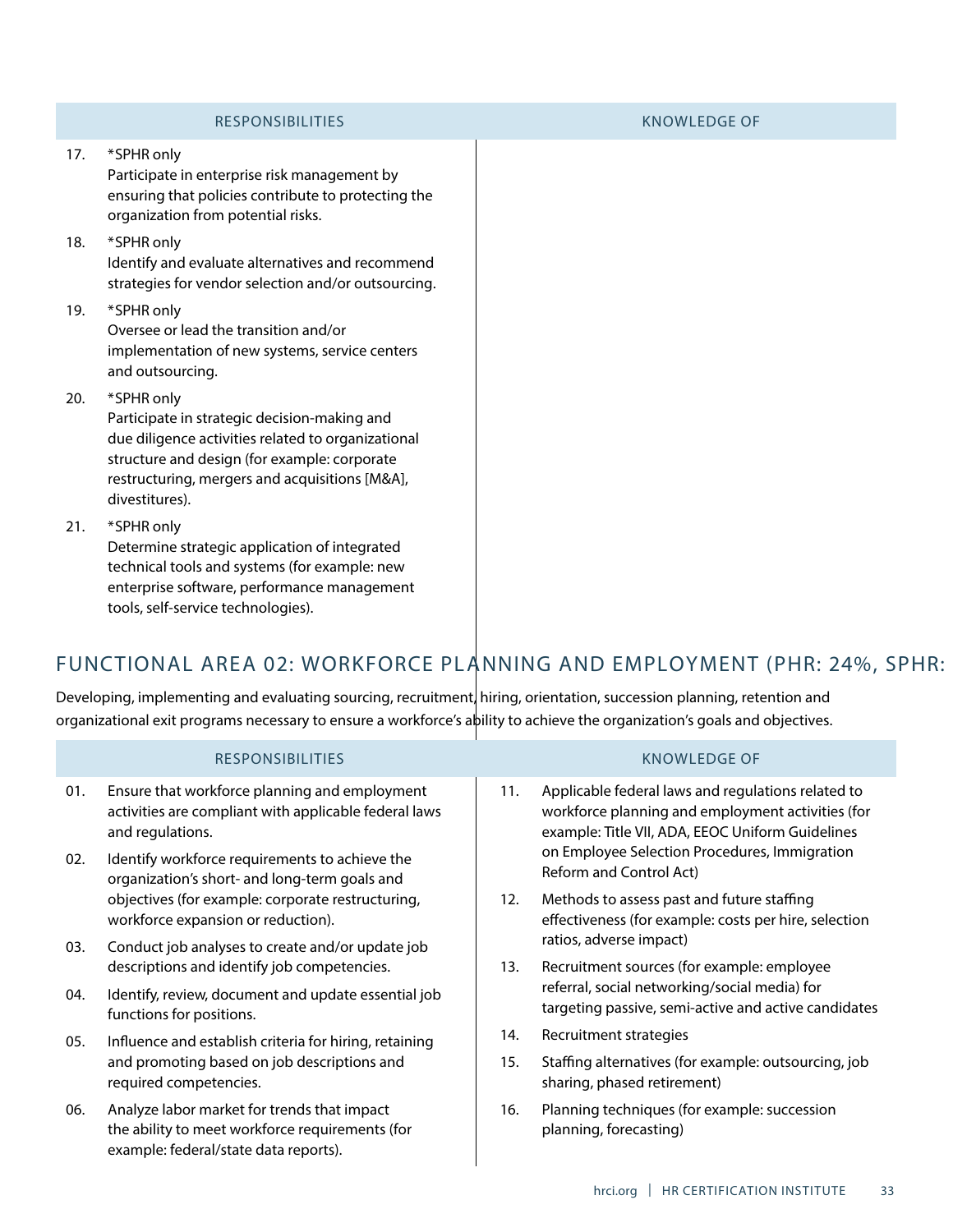- 07. Assess skill sets of internal workforce and external labor market to determine the availability of qualified candidates, utilizing third-party vendors or agencies as appropriate.
- 08. Identify internal and external recruitment sources (for example: employee referrals, diversity groups, social media) and implement selected recruitment methods.
- 09. Establish metrics for workforce planning (for example: recruitment and turnover statistics, costs).
- 10. Brand and market the organization to potential qualified applicants.
- 11. Develop and implement selection procedures (for example: applicant tracking, interviewing, reference and background checking).
- 12. Develop and extend employment offers and conduct negotiations as necessary.
- 13. Administer post-offer employment activities (for example: execute employment agreements, complete I-9/e-Verify process, coordinate relocations and immigration).
- 14. Develop, implement and evaluate orientation and onboarding processes for new hires, rehires and transfers.
- 15. Develop, implement and evaluate employee retention strategies and practices.
- 16. \***SPHR only** Develop, implement and evaluate the succession planning process.
- 17. Develop and implement the organizational exit/ off-boarding process for both voluntary and involuntary terminations, including planning for reductions in force (RIF).
- 18. Develop, implement and evaluate an affirmative action plan (AAP) as required.
- 19. Develop and implement a record retention process for handling documents and employee files (for example: pre-employment, medical and benefits files).

- 17. Reliability and validity of selection tests/tools/ methods
- 18. Use and interpretation of selection tests (for example: psychological/personality, cognitive, motor/physical assessments, performance, assessment center)
- 19. Interviewing techniques (for example: behavioral, situational, panel)
- 20. Impact of compensation and benefits on recruitment and retention
- 21. \***SPHR only** International HR and implications of global workforce for workforce planning and employment
- 22. Voluntary and involuntary terminations, downsizing, restructuring and outplacement strategies and practices
- 23. Internal workforce assessment techniques (for example: skills testing, skills inventory, workforce demographic analysis)
- 24. Employment policies, practices and procedures (for example: orientation, onboarding and retention)
- 25. Employer marketing and branding techniques
- 26. Negotiation skills and techniques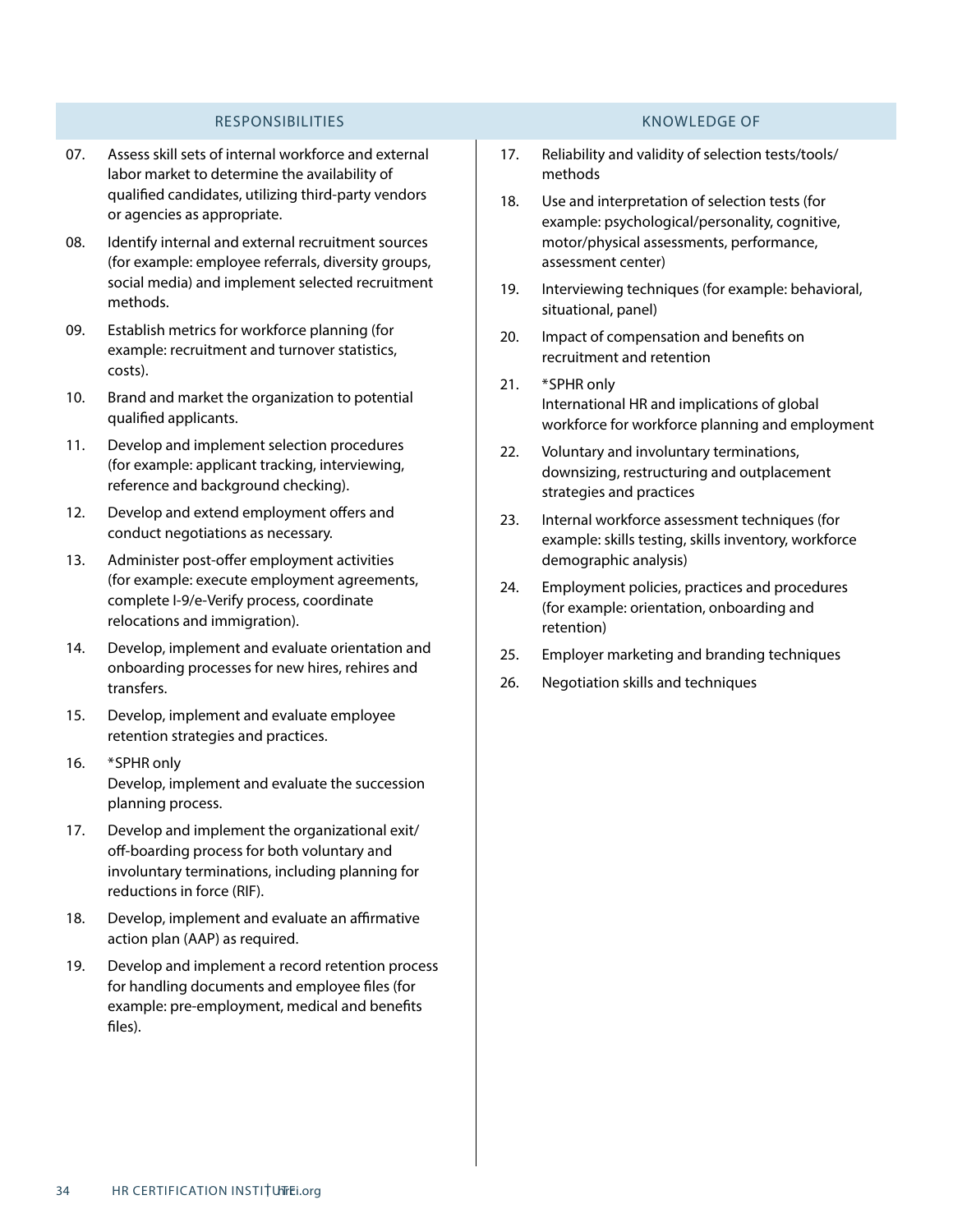# FUNCTIONAL AREA 03: HUMAN RESOURCE DEVELOPMENT (PHR: 18%, SPRH: 19%)

Developing, implementing and evaluating activities and programs that address employee training and development, performance appraisal and talent and performance management to ensure that the knowledge, skills, abilities and performance of the workforce meet current and future organizational and individual needs.

- 01. Ensure that HR development activities are compliant with all applicable federal laws and regulations.
- 02. Conduct a needs assessment to identify and establish priorities regarding HR development activities.
- 03. Develop/select and implement employee training programs (for example: leadership skills, harassment prevention, computer skills) to increase individual and organizational effectiveness.
- 04. \***SPHR only** Evaluate effectiveness of employee training programs through the use of metrics (for example: participant surveys, pre- and post-testing).
- 05. Develop, implement and evaluate talent management programs that include assessing talent, developing career paths and managing the placement of high-potential employees.
- 06. Develop, select and evaluate performance appraisal processes (for example: instruments, ranking and rating scales) to increase individual and organizational effectiveness.
- 07. Develop, implement and evaluate performance management programs and procedures (includes training for evaluators).
- 08. \***SPHR only** Develop/select, implement and evaluate programs (for example: telecommuting, diversity initiatives, repatriation) to meet the changing needs of employees and the organization.
- 09. Provide coaching to managers and executives regarding effectively managing organizational talent.

- 27. Applicable federal laws and regulations related to HR development activities (for example: Title VII, ADA, Title 17 [Copyright law])
- 28. Career development and leadership development theories and applications (for example: succession planning, dual career ladders)
- 29. Organizational development (OD) theories and applications
- 30. Training program development techniques to create general and specialized training programs
- 31. Facilitation techniques, instructional methods and program delivery mechanisms
- 32. Task/process analysis
- 33. Performance appraisal methods (for example: Instruments, ranking and rating scales)
- 34. Performance management methods (for example: goal setting, relationship to compensation, job placements/promotions)
- 35. \***SPHR only** Applicable global issues (for example: international law, culture, local management approaches/ practices, societal norms)
- 36. Techniques to assess training program effectiveness, including use of applicable metrics (for example: participant surveys, pre- and posttesting)
- 37. Mentoring and executive coaching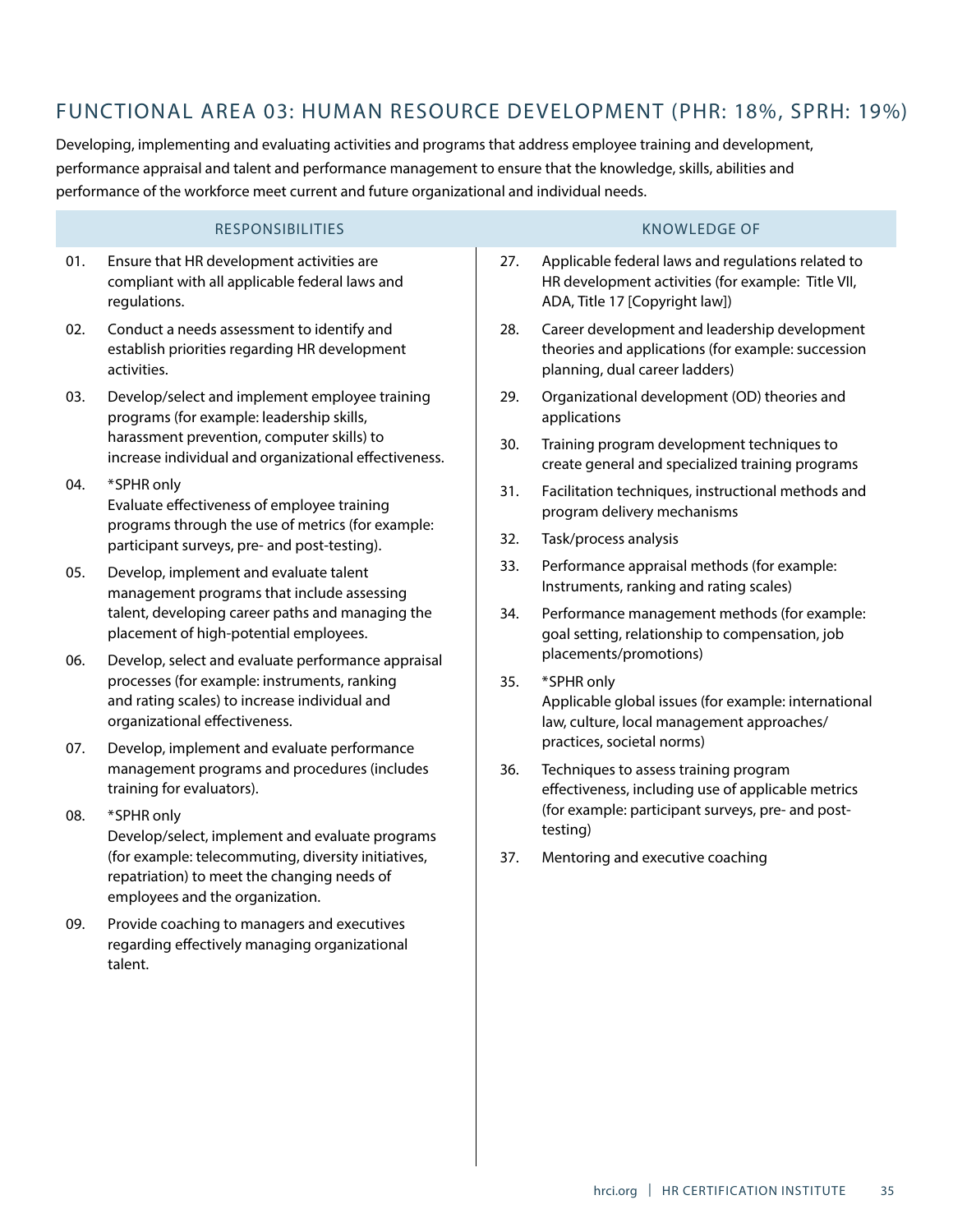# FUNCTIONAL AREA 04: COMPENSATION AND BENEFITS (PHR: 19%, SPHR: 13%)

Developing/selecting, implementing/administering and evaluating compensation and benefits programs for all employee groups in order to support the organization's goals, objectives and values.

# 38. Applicable federal laws and regulations related to compensation, benefits and tax (for example: FLSA, ERISA, FMLA, USERRA) 39. Compensation and benefits strategies 01. Ensure that compensation and benefits programs are compliant with applicable federal laws and regulations. RESPONSIBILITIES KNOWLEDGE OF

- 40. Budgeting and accounting practices related to compensation and benefits
	- 41. Job evaluation methods
	- 42. Job pricing and pay structures
	- 43. External labor markets and/or economic factors
	- 44. Pay programs (for example: variable, merit)
	- 45. \***SPHR only** Executive compensation methods
	- 46. Noncash compensation methods (for example: equity programs, noncash rewards)
	- 47. Benefits programs (for example: health and welfare, retirement, Employee Assistance Programs [EAPs])
	- 48. \***SPHR only**

International compensation laws and practices (for example: expatriate compensation, entitlements, choice of law codes)

49. Fiduciary responsibilities related to compensation and benefits

- 
- 02. Develop, implement and evaluate compensation policies/programs (for example: pay structures, performance-based pay, internal and external equity).
- 03. Manage payroll-related information (for example: new hires, adjustments, terminations).
- 04. \***PHR only** Manage outsourced compensation and benefits components (for example: payroll vendors, COBRA administration, employee recognition vendors).
- 05. Conduct compensation and benefits programs needs assessments (for example: benchmarking, employee surveys, trend analysis).
- 06. Develop/select, implement/administer, update and evaluate benefits programs (for example: health and welfare, wellness, retirement, stock purchase).
- 07. Communicate and train the workforce in the compensation and benefits programs, policies and processes (for example: self-service technologies).
- 08. \***SPHR only**

Develop/select, implement/administer, update and evaluate an ethically sound executive compensation program (for example: stock options, bonuses, supplemental retirement plans).

09. \***SPHR only**

Develop, implement/administer and evaluate expatriate and foreign national compensation and benefits programs.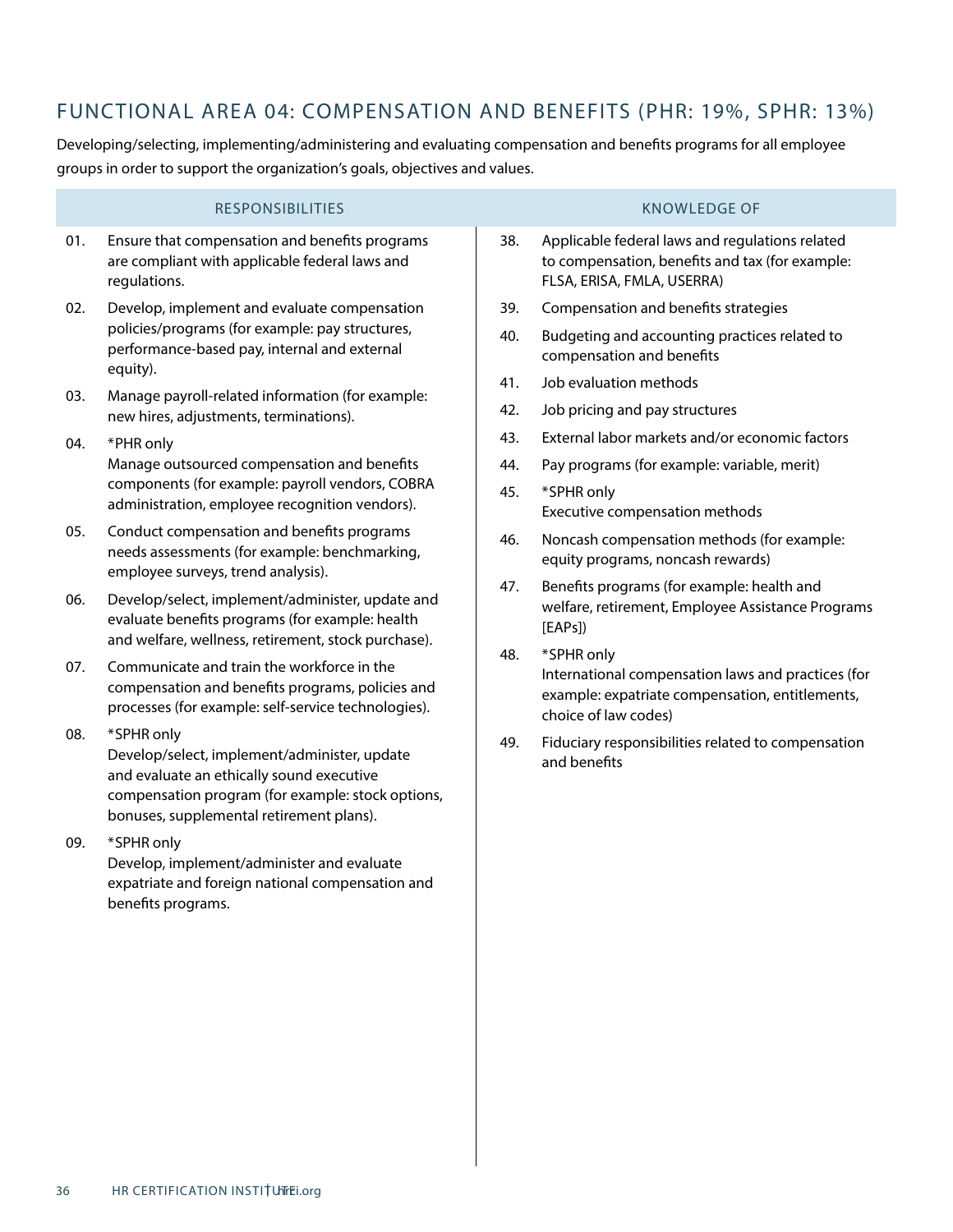# FUNCTIONAL AREA 05: EMPLOYEE AND LABOR RELATIONS (PHR: 20%, SPHR: 14%)

Developing, implementing/administering and evaluating the workplace in order to maintain relationships and working conditions that balance employer/employee needs and rights in support of the organization's goals and objectives.

- 01. Ensure that employee and labor relations activities are compliant with applicable federal laws and regulations.
- 02. Assess organizational climate by obtaining employee input (for example: focus groups, employee surveys, staff meetings).
- 03. Develop and implement employee relations programs (for example: recognition, special events, diversity programs) that promote a positive organizational culture.
- 04. Evaluate effectiveness of employee relations programs through the use of metrics (for example: exit interviews, employee surveys, turnover rates).
- 05. Establish, update and communicate workplace policies and procedures (for example: employee handbook, reference guides or standard operating procedures) and monitor their application and enforcement to ensure consistency.
- 06. Develop and implement a discipline policy based on organizational code of conduct/ethics, ensuring that no disparate impact or other legal issues arise.
- 07. Create and administer a termination process (for example: reductions in force [RIF], policy violations, poor performance) ensuring that no disparate impact or other legal issues arise.
- 08. Develop, administer and evaluate grievance/dispute resolution and performance improvement policies and procedures.
- 09. Investigate and resolve employee complaints filed with federal agencies involving employment practices or working conditions, utilizing professional resources as necessary (for example: legal counsel, mediation/arbitration specialists and investigators).
- 10. \***SPHR only** Develop and direct proactive employee relations strategies for remaining union-free in nonorganized locations.
- 11. Direct and/or participate in collective bargaining activities, including contract negotiation, costing and administration.

- 50. Applicable federal laws affecting employment in union and nonunion environments, such as laws regarding anti-discrimination policies, sexual harassment, labor relations and privacy (for example: WARN Act, Title VII, NLRA)
- 51. Techniques and tools for facilitating positive employee relations (for example: employee surveys, dispute/ conflict resolution, labor/ management cooperative strategies)
- 52. Employee involvement strategies (for example: employee management committees, self-directed work teams, staff meetings)
- 53. Individual employment rights issues and practices (for example: employment at will, negligent hiring, defamation)
- 54. Workplace behavior issues/practices (for example: absenteeism and performance improvement)
- 55. Unfair labor practices
- 56. The collective bargaining process, strategies and concepts (for example: contract negotiation, costing and administration)
- 57. Legal disciplinary procedures
- 58. Positive employee relations strategies and nonmonetary rewards
- 59. Techniques for conducting unbiased investigations
- 60. Legal termination procedures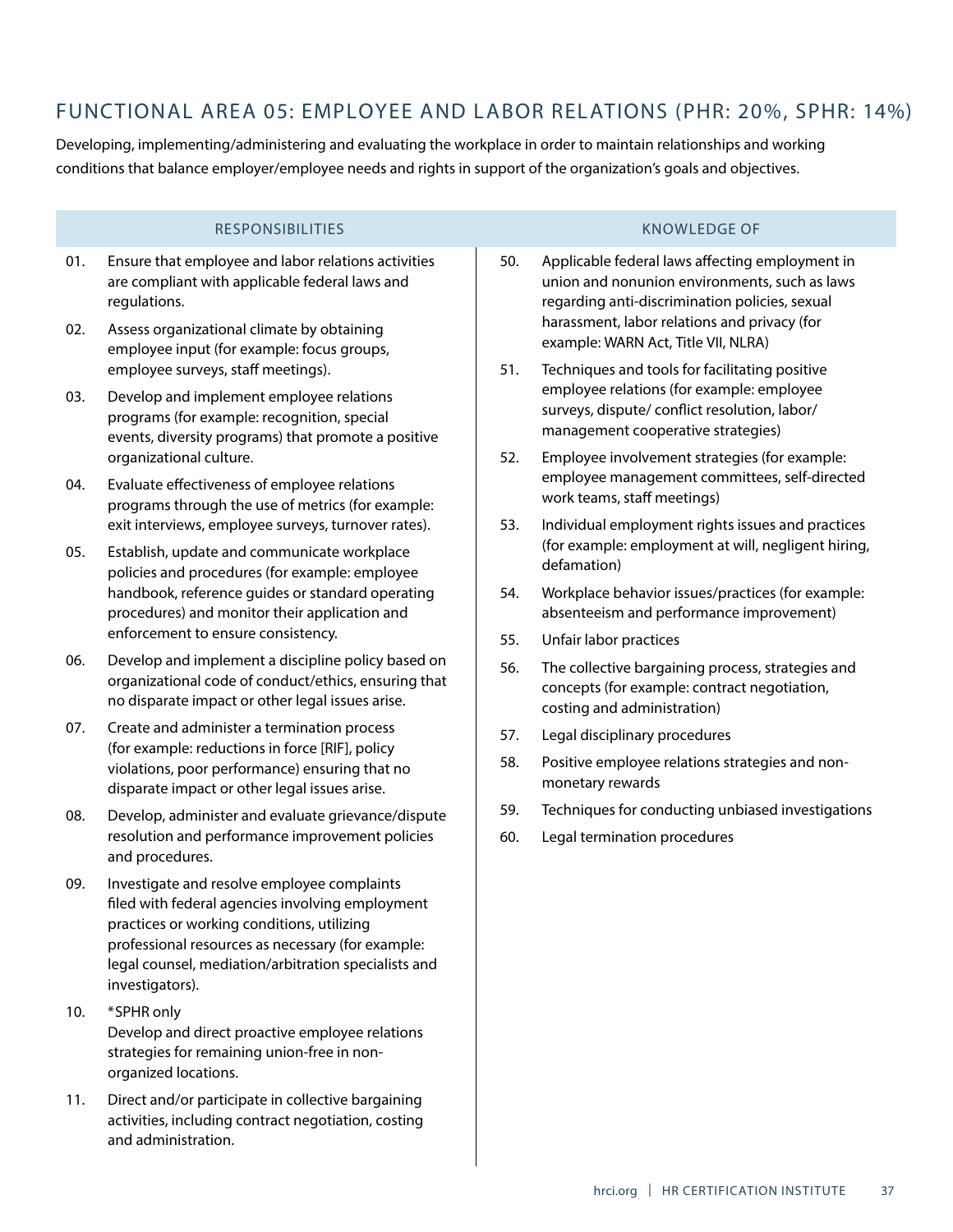# FUNCTIONAL AREA 06: RISK MANAGEMENT (PHR: 8%, SPHR: 7%)

Developing, implementing/administering and evaluating programs, procedures and policies in order to provide a safe, secure working environment and to protect the organization from potential liability.

|     | <b>RESPONSIBILITIES</b>                                                                                                                                                                                                                                |     | <b>KNOWLEDGE OF</b>                                                                                                                                                                     |
|-----|--------------------------------------------------------------------------------------------------------------------------------------------------------------------------------------------------------------------------------------------------------|-----|-----------------------------------------------------------------------------------------------------------------------------------------------------------------------------------------|
| 01. | Ensure that workplace health, safety, security and<br>privacy activities are compliant with applicable<br>federal laws and regulations.                                                                                                                | 61. | Applicable federal laws and regulations related to<br>workplace health, safety, security and privacy (for<br>example: OSHA, Drug-Free Workplace Act, ADA,<br>HIPAA, Sarbanes-Oxley Act) |
| 02. | Conduct a needs analysis to identify the<br>organization's safety requirements.                                                                                                                                                                        | 62. | Occupational injury and illness prevention (safety)                                                                                                                                     |
| 03. | *PHR only<br>Develop/select and implement/administer<br>occupational injury and illness prevention programs                                                                                                                                            | 63. | and compensation programs<br>Investigation procedures of workplace safety,<br>health and security enforcement agencies                                                                  |
| 04. | (i.e.: OSHA, workers' compensation).<br>Establish and administer a return-to-work<br>process after illness or injury to ensure a safe<br>workplace (for example: modified duty assignment,<br>reasonable accommodations, independent medical<br>exam). | 64. | Return to work procedures (for example:<br>interactive dialog, job modification,<br>accommodations)                                                                                     |
|     |                                                                                                                                                                                                                                                        | 65. | Workplace safety risks (for example: trip hazards,<br>blood-borne pathogens)                                                                                                            |
| 05. | Develop/select, implement and evaluate plans and<br>policies to protect employees and other individuals<br>and to minimize the organization's loss and liability<br>(for example: emergency response, workplace                                        | 66. | Workplace security risks (for example: theft,<br>corporate espionage, sabotage)                                                                                                         |
|     |                                                                                                                                                                                                                                                        | 67. | Potential violent behavior and workplace violence<br>conditions                                                                                                                         |
| 06. | violence, substance abuse).<br>Communicate and train the workforce on security<br>plans and policies.                                                                                                                                                  | 68. | General health and safety practices (for example:<br>evacuation, hazard communication, ergonomic<br>evaluations)                                                                        |
| 07. | Develop, monitor and test business continuity and<br>disaster recovery plans.                                                                                                                                                                          | 69. | Organizational incident and emergency response<br>plans                                                                                                                                 |
| 08. | Communicate and train the workforce on the<br>business continuity and disaster recovery plans.                                                                                                                                                         | 70. | Internal investigation, monitoring and surveillance<br>techniques                                                                                                                       |
| 09. | Develop policies and procedures to direct the<br>appropriate use of electronic media and hardware                                                                                                                                                      | 71. | Employer/employee rights related to substance<br>abuse                                                                                                                                  |
|     | (for example: email, social media and appropriate<br>website access).                                                                                                                                                                                  | 72. | Business continuity and disaster recovery plans<br>(for example: data storage and backup, alternative<br>work locations, procedures)                                                    |
| 10. | Develop and administer internal and external<br>privacy policies (for example: identity theft, data<br>protection, workplace monitoring).                                                                                                              | 73. | Data integrity techniques and technology (for<br>example: data sharing, password usage, social<br>engineering)                                                                          |
|     |                                                                                                                                                                                                                                                        | 74. | Technology and applications (for example: social<br>media, monitoring software, biometrics)                                                                                             |
|     |                                                                                                                                                                                                                                                        | 75. | Financial management practices (for example:<br>procurement policies, credit card policies and<br>quidelines, expense policies)                                                         |
|     |                                                                                                                                                                                                                                                        | 76. | Needs assessment and analysis                                                                                                                                                           |
|     |                                                                                                                                                                                                                                                        | 77. | Third-party or vendor selection, contract                                                                                                                                               |

negotiation and management, including